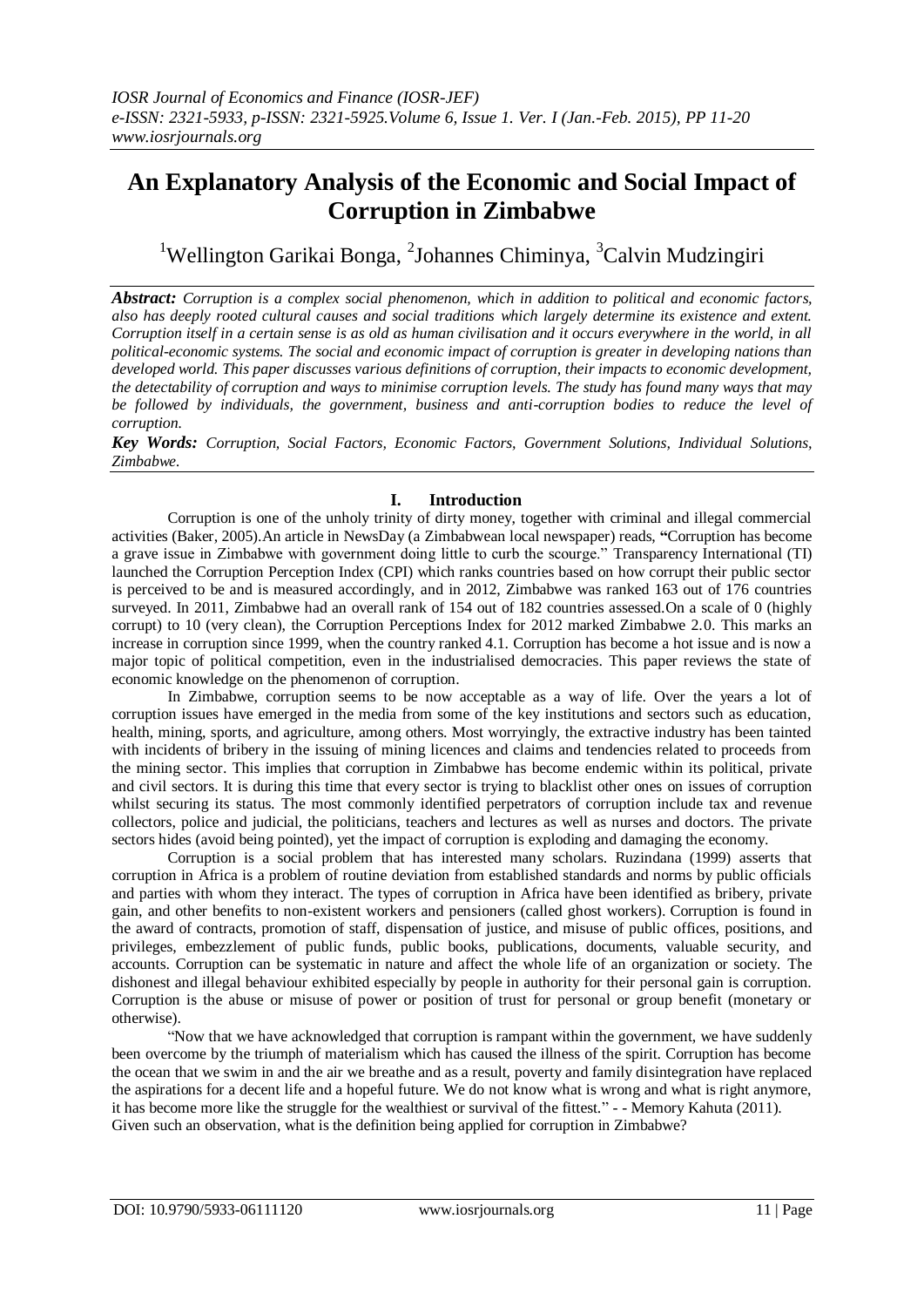## **Meaning Of Corruption In Zimbabwe**

The word corruption is defined in the 1st schedule of the Zimbabwe Anti-Corruption Commission Act [9.22] as any offence related to corruption; there is no specific definition of the word corruption. The definition of the word is derived from offences related to corruption which are listed below:

- Giving or receiving a bribe as an inducement or reward
- Corruptly using a false document
- The intentional non-disclosure of/or concealment of a transaction from one principal in order to deceive
- The deceitful non-disclosure or concealment from one principal of a personal interest in a transaction
- Criminal abuse of power by a public officer

From this definition being employed in Zimbabwe, some of the elements of corruption have been explored, while there are some missing activities like nepotism and discrimination.

#### **II. Basic Corruption Model**

In general, the players in the corruption field are the general public, the bureaucrats and the firms. It is how they interact that defines any misbehavior to be taken for personal benefits. Such happenings distort the competitive nature of the market, since there will be no level playing ground with other innocent agents. From these players, the solutions to corruption becomes of three approaches; the lawyer's approach, the economist's approach and the business approach. The approaches simply defined include tighter enforcement of laws, higher wages in the bureaucracy and more competition in the product market.

| <b>General Public</b> | Objectives:                  | Actions:                                                       |
|-----------------------|------------------------------|----------------------------------------------------------------|
|                       | Maximise Social Welfare      | Chooses rules and regulations                                  |
|                       |                              | Sets market structure of firms and Bureaucrats                 |
|                       |                              | Designs formal and informal incentives<br>$\bullet$            |
|                       |                              | Carries out monitoring of activities and outcomes<br>$\bullet$ |
|                       |                              | Constraints:                                                   |
|                       |                              | Resources                                                      |
|                       |                              | Participation                                                  |
|                       |                              | Information                                                    |
| <b>Bureaucrats</b>    | Objective:                   | Actions:                                                       |
|                       | Maximise Utility             | Decide to participate                                          |
|                       |                              | Apply regulations to please voters and receive wages           |
|                       |                              | Not apply regulations to please firms and demand bribes        |
|                       |                              | Invent regulations to relax later in exchange of bribes        |
|                       |                              | Influences:                                                    |
|                       |                              | Monitoring by the public                                       |
|                       |                              | Formal and informal incentives specified by the public         |
|                       |                              | The market structure in which the bureaucrats operate.         |
| <b>Firms</b>          | Objective:                   | Actions:                                                       |
|                       | Maximise profits net of<br>٠ | Decide to participate<br>$\bullet$                             |
|                       | <b>bribes</b>                | Obey rules set up by the public and bureaucrats                |
|                       |                              | Disobey rules and offer bribes                                 |
|                       |                              | Denounce bribe demands to the public                           |
|                       |                              | Influences:                                                    |
|                       |                              | Regulations imposed by bureaucrats                             |
|                       |                              | Monitoring by the public                                       |
|                       |                              | The market structure in which firms operate.                   |

Most cases of corruption occurs in a similar structure as follows;

The corruption process is all explained in the above table. It shows what each player wishes to attain and at the same time what factors it meets in the process, hence there is an issue of probability of success and failure to engage in corruption. The bureaucrat is at the center stage as he/she can decide to participate or not. However depending on laws governing mischief the public and firms may also decide whether to participate or not.

## **III. Significance Of The Study**

The study is very important in the transformation of the Zimbabwean economy as it is on its recovery path. A lot of revenue has been lost and it is continuing to get lost through corruption in the country. Although corruption is common in many economies in the world, it has to be understood that its impact is greater for fragile economies where each dollar received has to be channeled through formal ways. The study seeks to explore various sectors of the economy and the nature of corruption being experienced.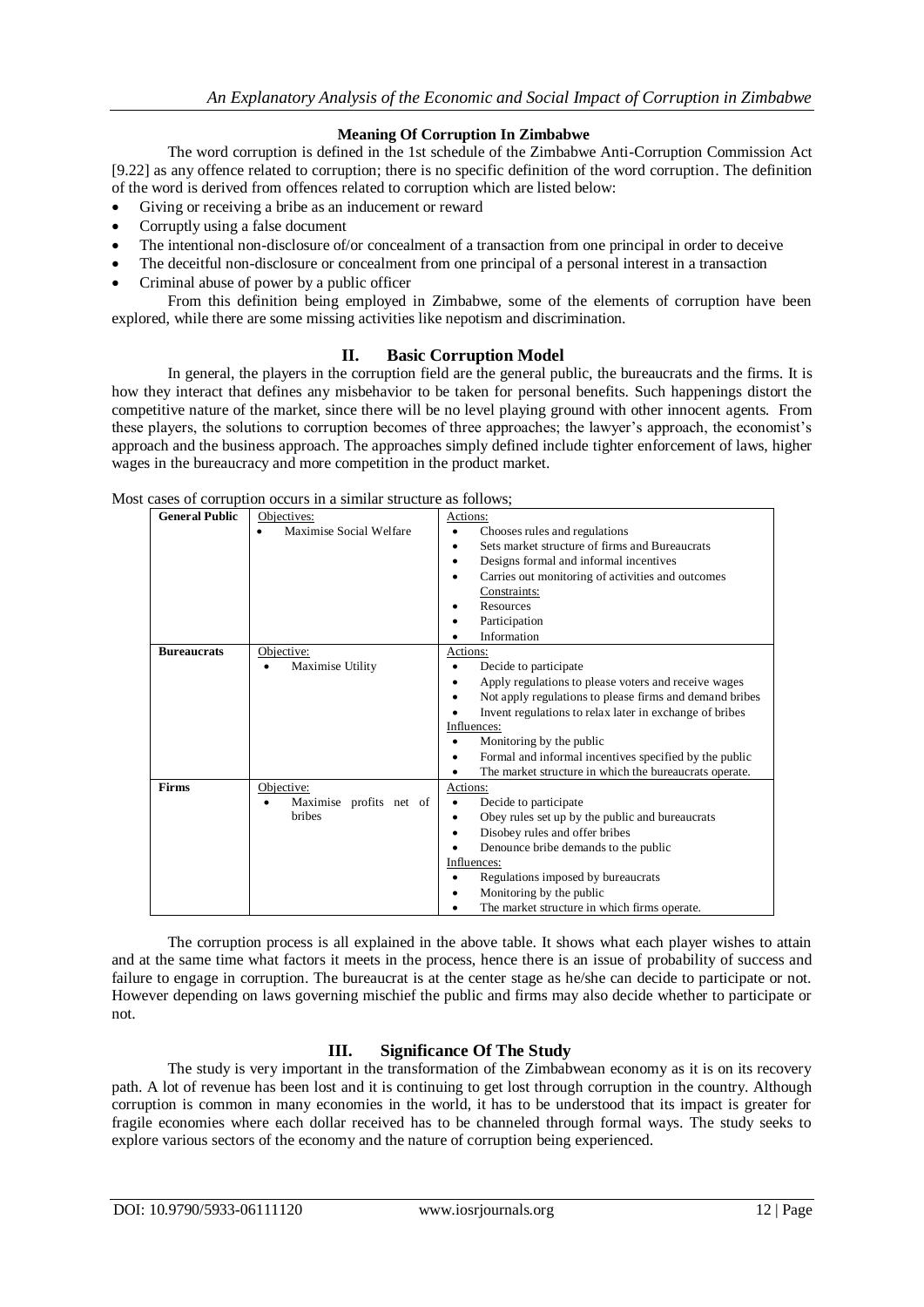Globally the cost of corruption amounts to more than five percent of global GDP, approximately \$2,6 trillion, with more than \$1 trillion paid in bribes each year.The [World Economic Forum](http://www.weforum.org/) estimates corruption adds up to 10 per cent to the cost of doing business globally and up to 25 per cent of the cost of procurement contracts in developing countries. According to the African Development Bank and a United States-based think tank Global Financial Integrity, Zimbabwe has lost a cumulative \$12 billion between 1980 and 2010 through illicit financial outflows ranging from secret deals and illegal commercial activities. Zimbabwean has topped many newspapers and forums on corruption, and this on its own poses a question of what is being done to curb it.

## **According to the World Economic Forum, The top 10 most corrupt countries in 2013**

- 1. Democratic Republic of Congo
- 2. Somalia
- 3. Burma
- 4. Sudan
- 5. Zimbabwe
- 6. Equatorial Guinea
- 7. Guinea
- 8. North Korea
- 9. Cambodia
- 10. Venezuela

The list is dominated by African countries, and Zimbabwe rests on number five, this makes it worth to really study what the driving force on corruption is, and how best we can solve such vice.

A recent research undertaken by Transparency International Zimbabwe (TIZ), found out that about 77% of Zimbabweans think corruption in the country has increased during the past two years. The TIZ 2012 Corruption Report shows that the most corruption issues involved the Zimbabwe Republic Police, politicians, Registrar-General's Office, football authorities and Grain Marketing Board (GMB) depots. According to the research, 62% of Zimbabweans have paid a bribe to the education system, judiciary system, medical and health services, the police, registry and permit services, utilities, tax revenue and land services.The most common reasons for paying a bribe in Zimbabwe is to speed up things and to ensure that one gets services.

The highest cases of bribes recorded were 53% bribes paid to the police, 42% to registry, 35% to land services, 31% to the judiciary system, 27% to utilities, 27% to education system, 26% to taxes and 22% to medical and health services. According to the report, 67% of the people were willing to report incidents of corruption. Most respondents cited national corruption issues that the country has witnessed over the past years such as the Asiagate match-fixing scandal, abuse of the Constituency Development Fund, corruption at the passport offices, GMB depots, road traffic corruption, inter alia," read the TIZ report.

## **IV. Degree Of Impact Of Corruption On Nations**

Corruption is a world cause of concern and many countries have entered into agreements to jointly monitor the act of corruption. According to [Shakeel Ahmad](http://www.nation.com.pk/pakistan-news-newspaper-daily-english-online/Columnist/shakeel-ahmad) (2011), "To a varying degree, corruption exists in almost all countries. However, the degree to which it impacts the common people's lives and increases poverty is directly proportional to the level of this scourge and how widespread it is in society." The economic and social effects of corruption are greater in developing nations than the developed world. In developed countries, where corruption is limited to a small number of projects and where common people do not encounter it on a daily basis, the adverse impact tends to be marginal and does not jeopardise the welfare of its people. A recent World Bank report lists corruption and lack of transparency as the two core reasons that hamper Zimbabwe's drive for development. However, these indices do not convey the terrible pain and sufferings that the brutal practice of corruption has caused to the common people of Zimbabwe. Then, the question will be, is Zimbabwe going to achieve its goal for economic recovery given the level of corruption that has become a culture.

Whilst the widespread of corruption is known, it should not act as a guarantee of not addressing it. Corruption is a global phenomenon found in all countries - but evidence shows it harms poor people more than others, stifles economic growth and diverts desperately needed funds from education, healthcare and other public services. An estimated one trillion US dollars get siphoned off through bribes every year according to the World Bank.

"Corruption is a global threat. It is a serious roadblock to economic development," said the Executive Director of the United Nations Office on Drugs and Crime (UNODC), Yury Fedotov. "Corruption aggravates inequality and injustice, and undermines stability, especially in the world's most vulnerable regions."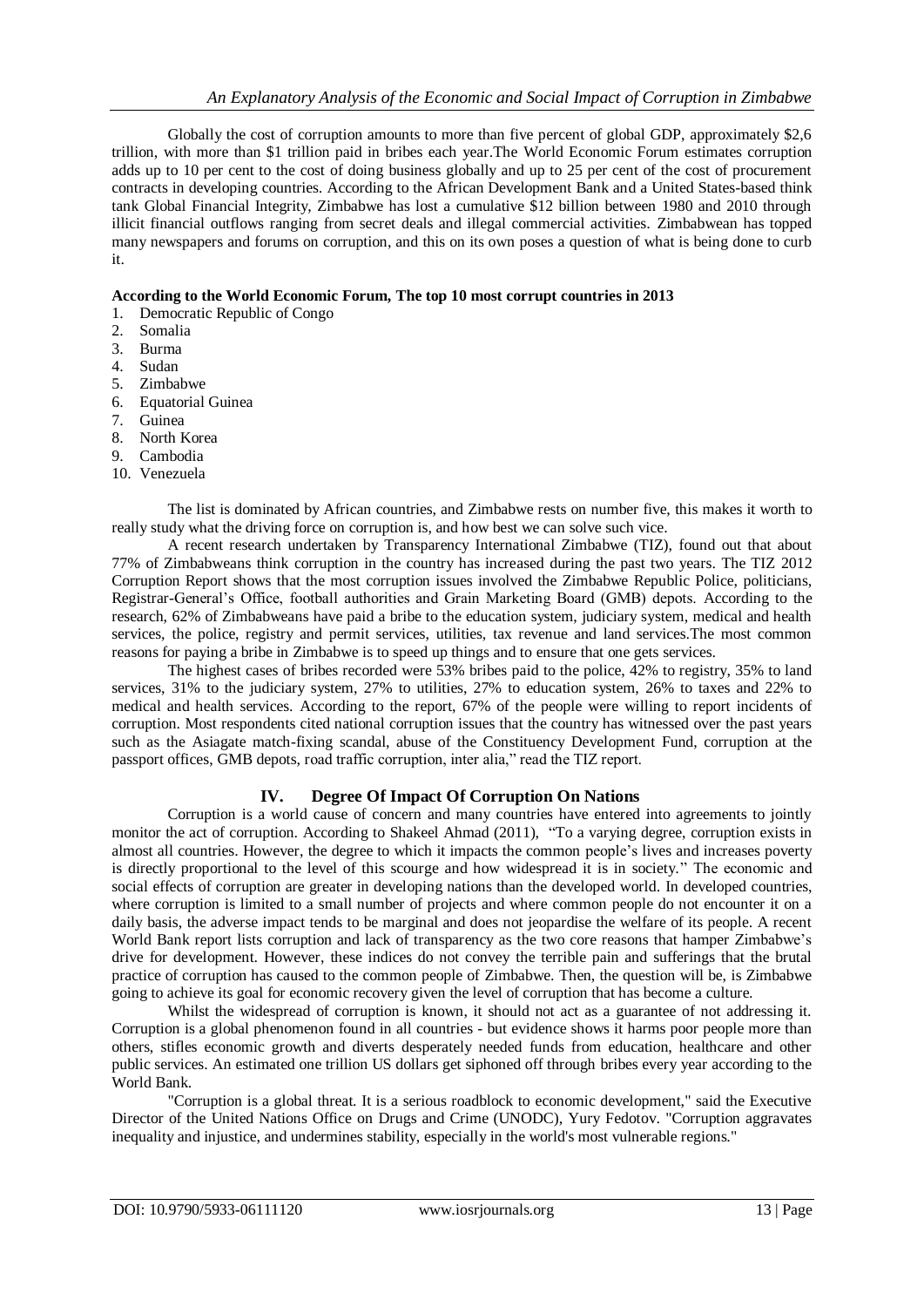The General Assembly has also recognized that corruption is a barrier to development and diverts resources away from poverty-eradication efforts and sustainable development and has urged States which have not yet done so to ratify and accede to the UNCAC.

Corruption indicates poor governance as indicated by Hassan (2004: 32). In his words,

In the political realm, corruption undermines democracy and good governance by subverting formal processes and rules of conduct. It erodes the institutional capacity of government as established procedures are disregarded, resources are siphoned off, and officials are assigned or promoted without regard to performance. Corruption in elections usually elects the wrong people, those who are parasites and put personal greed over national interests. Corruption in legislative bodies undermines accountability and representation in policy making. In the administrative realm, corruption results in the unequal provision of services, which undermines the States legitimacy and, in extreme cases, may render a country ungovernable and lead to political instability and social conflict. Corruption in the judiciary circumvents the rule of law, and justice is often delivered late or even denied.

In summary, the idea to combat corruption via the promotion of good governance has spread across the globe. At the same time, nations in the world are not isolated from international economic and political interactions, which makes joint efforts worthwhile.

#### **V. Social And Economic Impacts Of Corruption**

Gaurav Tanwar (2012), in his thesis "Corruption and Its Impact on Development: A Cross-National Study," examined the relationship between corruption and development by using OLS and fixed effects regressions to quantitatively measure corruption's impacts. As development is an ambiguous concept, the impact of corruption was measured on both Gross Domestic Product (GDP) per capita and Human Development Index (HDI). This was done for a general measure of corruption as well as sectoral corruption measures, obtained from Transparency International. The results indicate that corruption has a much greater impact on GDP per capita than on HDI. Additionally, the study found out that there seems to be a strong indication that corruption in parliament, political parties, and the law enforcement branches have the greatest negative impact on a country and correlates most closely with people's perception of corruption.

Mauro (1995) analysed a myriad of indices of corruption for a cross section of countries. He finds that corruption lowers investment, thereby lowering economic growth, even when he uses ethno-linguistic fractionalization as an instrumental variable in an effort to tackle the inherent endogeneity. Treisman's (2000) work, "The Causes of Corruption," was a landmark for several reasons. First, he used a great deal of empirical data from the 1980s and 1990s, making the dataset one of the most extensive corruption datasets to be used in a study. Second, his findings challenged the assumption that just by democratizing, a country can shed its corrupt practices. He suggests that it takes decades of democracy to shake off corrupt practices; cultural and institutionalized practices are much more deeply rooted in the perception of corruption than any state policy. Lastly, his findings offer some encouragement by suggesting that economic development reduces corruption and that corrupt practices do not necessarily inhibit economic growth, but this too is along run solution.

Corrupt practices contribute to the inadequate number of beds in hospitals, no medicines for patients, as these are paid for but not procured or disposed of after their delivery at the hospital store. Fuel shortages, there will be no fuel in vehicles meant for transporting patients to hospitals. Most experts think that corruption is one of the most difficult problems in society today. Its impact on the country's towns and villages is extremely profound and poses a long-term threat to its culture, economics, and general well-being of the people and the provinces where they reside.

Some of the social and economic causes include;

- It cause people in corrupt countries to stay poor and illiterate, and to suffer from high infant and child mortality rates, low birth-weight babies, as well as high dropout rates in primary schools (Kaufmann et al., 1999; Gupta et al., 2001).
- Corruption is also said to deteriorate countries' distribution of income (Li et al., 2000)
- Deteriorates quality of public infrastructure (Tanzi and Davoodi, 1997).
- Reduce productivity (Lambsdor, 2003a).
- Corruption is likely to distort markets and to impose major costs on the economy.
- Corruption hinders investment (both domestic and foreign),
- Reduces economic growth,
- Restricts trade,
- distorts the size and composition of government expenditure,
- Weakens the financial system
- Strengthens the underground economy.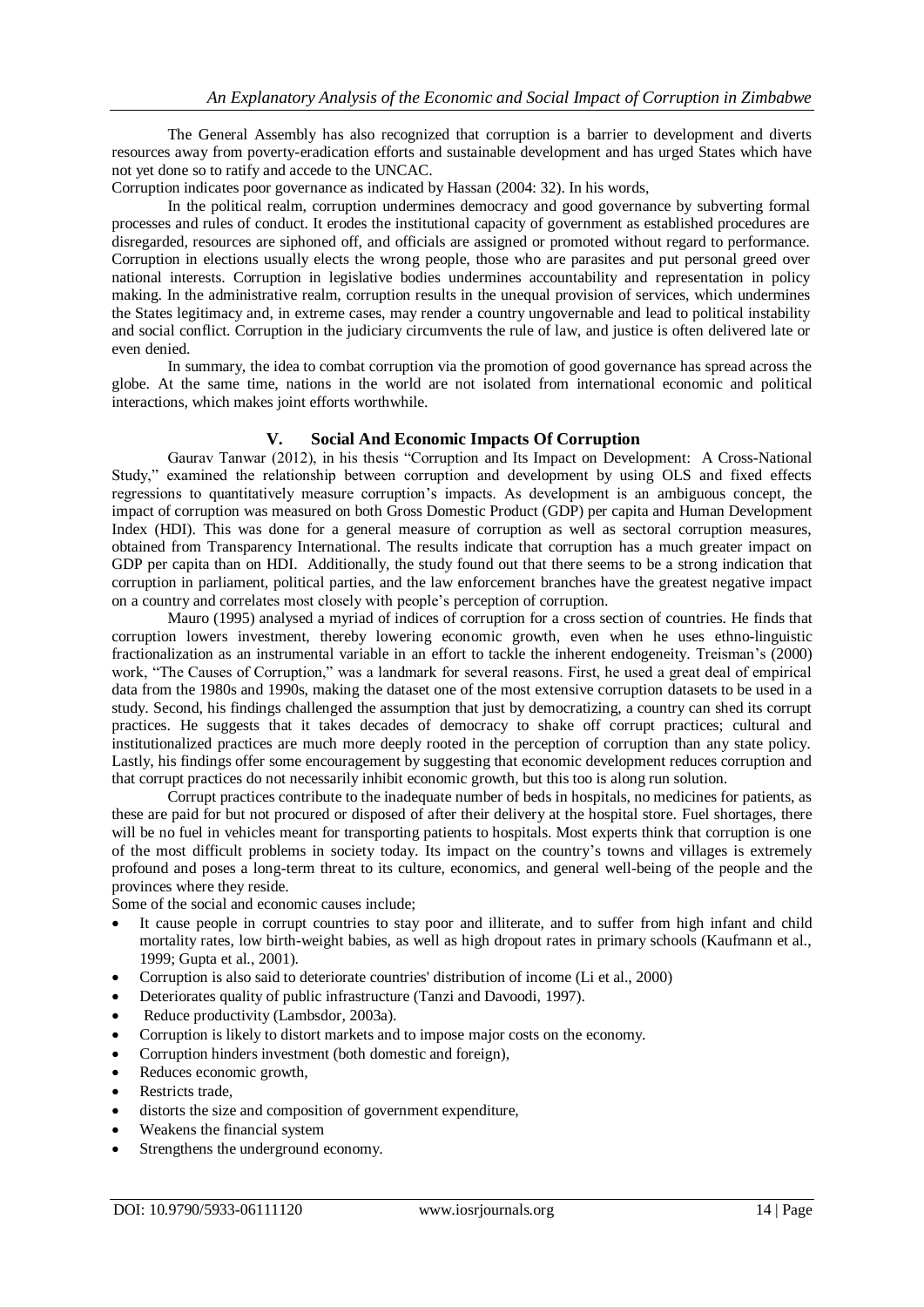Corruption impacts service delivery. When corruption misdirects the assignment of unemployment or disability benefits, delays eligibility for pensions, weakens the provision of basic public services, it is usually the poor who suffer most. Such corruption undermines the social safety net and may deter the poor from seeking basic entitlements and other public services.

## **VI. Sector By Sector Analysis Of Corruption**

Corruption is found in all sectors of the economy including the very least groups in the society. Its solutions will range from ensuring integrity and transparency at home. Corruption also involves nepotism at work, and nepotism at allocating country resources.

Shabbir and Mumtaz (2007) do and theorize that corruption has two dimensions: public sector corruption, the study's focus being the "misuse of public office for private benefits," and private sector corruption. They look at 41 developing countries to investigate the determinants of public sector corruption, which are sub-divided into economic determinants and non-economic determinants. The economic determinants include economic freedom, globalization, level of education, distribution of income, and average level of income. The non-economic determinants consist of press freedom, democracy, and share of population affiliated with a particular religion. Empirical findings of the study indicate that all economic determinants are negatively related to the perceived level of corruption, except for the distribution of income. Non-economic determinants are not significant in explaining the variation in the levels of corruption. The authors conclude that government should focus on economic factors to curb the level of corruption.

## **VII. Corruption In The Public Sector**

The public sector dominates corruption. In Zimbabwe the most reported corruption involves the politicians, the police, vehicle inspection deports, registry, ministries civil servants, tax collectors, universities and schools on exams. The findings of a 2011 survey commissioned by [Transparency International](http://en.wikipedia.org/wiki/Transparency_International) Zimbabwe found that Zimbabwean citizens regarded the public sector as the most corrupt sector in the country. In this survey respondents favoured the police as being most corrupt followed by political parties, parliament/legislature, public officials/civil servants and the judiciary. In 2008, a [Transparency International](http://en.wikipedia.org/wiki/Transparency_International) director announced that Zimbabwe loses US\$5 million to corruption every day.

While the reasons are indeed many, there is no doubting that Zimbabwe has collapsed because of unprecedented corruption in all facets of our society. It is acknowledged that corruption is as old as history and is not just a Zimbabwean problem, however its impact to a recovering economy is greater. Again they say it takes two to tango, therefore, for corruption to take place there has to be a corruptee and a corruptor and for this reason, corruption cannot be blamed on one party but two parties that enter into an unholy alliance.

There are many types of corruption that can occur in government entities. Some of these are extortion, nepotism, embezzlement, bribery, cronyism, patronage, and graft. Some of the more common types that are found are extortion, embezzlement and bribery.

## **VIII. Corruption In The Private Sector**

Corruption is well hidden in the private sector and is not just a problem in government. The private sector suffers too, where corruption erodes corporate identity, undermines confidence between business partners and can destroy the reputation of once-trusted companies. The contribution of the private sector in fighting corruption is essential.

There are four concrete steps businesses can take to proactively tackle corruption: firstly adopt anticorruption policies and put in place the checks and balances necessary for strengthening accountability and transparency; secondly establish their own credible review mechanism to audit businesses' probity; thirdly invest in developing the public integrity infrastructure of developing countries; and fourthly create an environment so internal wrong-doing can be reported and whistle-blowers protected.

The message to the private sector is clear - it is good business to fight corruption, and business cannot expect governments on their own to create a level playing field - there is a role for business too.

## **IX. Who Offers And Why Offering A Bribe?**

Bribery is an act of giving money or gift giving that alters the behavior of the recipient. Bribery constitutes a crime and is defined by [Black's Law Dictionary](http://en.wikipedia.org/wiki/Black%27s_Law_Dictionary) as the [offering,](http://en.wikipedia.org/wiki/Offer_and_acceptance) [giving,](http://en.wikipedia.org/wiki/Gift) [receiving,](http://en.wikipedia.org/wiki/Offer_and_acceptance) or [soliciting](http://en.wikipedia.org/wiki/Solicitation) of any item of value to influence the actions of an official or other person in charge of a public or [legal](http://en.wikipedia.org/wiki/Legal) [duty.](http://en.wikipedia.org/wiki/Duty) Employees, managers, or salespeople of a business may offer money or gifts to a potential client in exchange for business. [Referees](http://en.wikipedia.org/wiki/Referee) and scoring judges may be offered money, gifts, or other compensation to guarantee a specific outcome in an athletic or other sports competition. [Politicians](http://en.wikipedia.org/wiki/Politician) receive [campaign contributions](http://en.wikipedia.org/wiki/Campaign_contribution) and other payoffs from powerful [corporations,](http://en.wikipedia.org/wiki/Corporation) organizations or individuals in return for making choices in the interests of those parties, or in anticipation of favorable [policy.](http://en.wikipedia.org/wiki/Policy) [Pharmaceutical](http://en.wikipedia.org/wiki/Pharmaceutical) [corporations](http://en.wikipedia.org/wiki/Corporation) may seek to reward through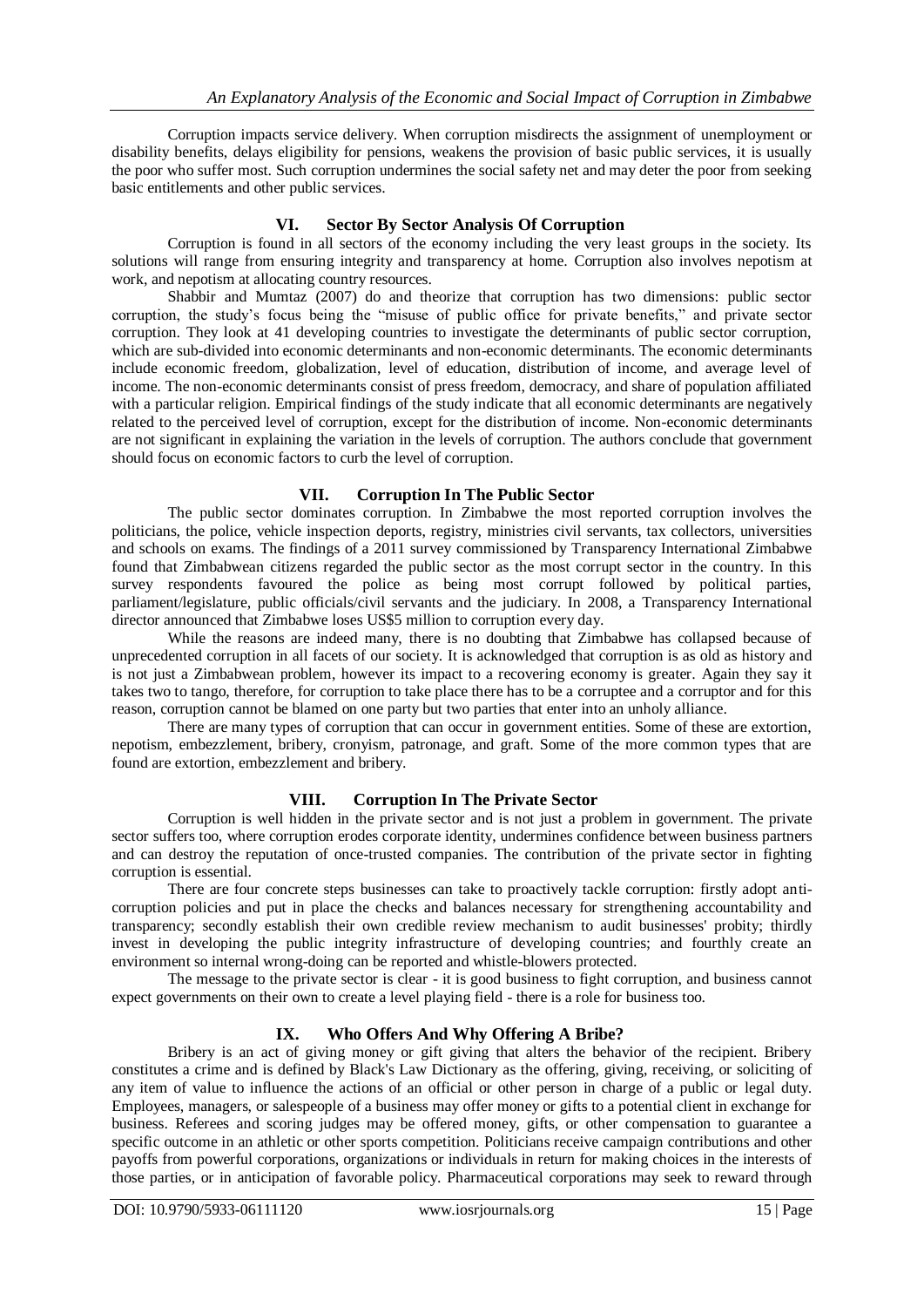gifts [doctors](http://en.wikipedia.org/wiki/Physician) for heavy prescription of their [drugs.](http://en.wikipedia.org/wiki/Medication) Many types of bribes exist: [tip,](http://en.wikipedia.org/wiki/Gratuity) [gift,](http://en.wikipedia.org/wiki/Gift) [sop,](http://en.wikipedia.org/wiki/Sop) [perk,](http://en.wikipedia.org/wiki/Employee_benefit) [skim,](http://en.wikipedia.org/wiki/Price_skimming) favor, [discount,](http://en.wikipedia.org/wiki/Discounts_and_allowances) [waived](http://en.wikipedia.org/wiki/Waived) fee/ticket, free food, free ad, free trip, free tickets, [sweetheart deal,](http://en.wikipedia.org/wiki/Sweetheart_deal) [kickback/payback,](http://en.wikipedia.org/wiki/Kickback_(bribery)) [funding,](http://en.wikipedia.org/wiki/Funding) inflated sale of an object or property, lucrative contract, [donation,](http://en.wikipedia.org/wiki/Donation) [campaign contribution,](http://en.wikipedia.org/wiki/Campaign_contribution) [fundraiser,](http://en.wikipedia.org/wiki/Fundraiser) [sponsorship/](http://en.wikipedia.org/wiki/Sponsorship)backing, higher paying job, [stock options,](http://en.wikipedia.org/wiki/Stock_options) [secret commission,](http://en.wikipedia.org/wiki/Secret_commission) or [promotion](http://en.wikipedia.org/wiki/Promotion_(rank)) (rise of position/rank).

Some say the best way to resist temptation is to give in. Public officers sometimes do not ask for bribes, but they are offered some bribes, usually with a guarantee of safety. Well the question now is why are some places more prone to bribery and corruption than others? Part of the answer seems to be the level of collective feeling in a society, according to research by Pankaj Aggarwal**,** University of Toronto Scarborough (UTSC) professor of marketing in the Department of Management, and Nina Mazar**,** University of Toronto professor of marketing. Aggarwal and Mazar (2011), discovered that people in more collectivist cultures – in which individuals see themselves as interdependent and as part of a larger society – are more likely to offer bribes than people from more individualistic cultures. Their work suggests that people in collectivist societies may feel less individually responsible for their actions, and therefore less guilty about offering a bribe.

Philippine Vice President Jejomar Binay has asked his fellow lawyers to shun bribes from illegal recruiters, human traffickers, and international drug traffickers and instead help the government jail them "where the evidence warrants." The cash that they may dangle to subvert and corrupt the justice system may be tempting or even materially gratifying in the short term. But the damage to individual lives and to the society will often be beyond repair.

#### **X. Nepotism**

Nepotism is one type of economic and social disease that has dominated the country of Zimbabwe. It is now difficult for one to access some services unless a certain relationship exists. Nepotism is defined as the unfair practice by a powerful person of giving jobs and other favours to relatives and friends. In another definition, nepotism is the [favoring](http://en.wiktionary.org/wiki/favor) of [relatives](http://en.wiktionary.org/wiki/relative) or personal friends because of their [relationship](http://en.wiktionary.org/wiki/relationship) rather than because of their abilities. Nepotism at the top is very common at family companies. In many companies workers are employed in vacancies which have never been advertised. Or in some cases a formality of advertisement and interviews is just done, yet the one to be taken for the position is well known already. This has caused incompetent staff to be employed and hence it affects the overall production. The level of economic production becomes a function of the number of nepotised workers.

The government employs the bulk of its workers through recruitment exercises conducted by labour and Public Service Commission offices, in a bid to stamp out unfair employment conditions. Unscrupulous labour employment officers are reportedly abusing the trust bestowed upon them by government.

#### **XI. Theoretical Review Of Corruption**

According to Rajesh Chakrabarti (2000), most theoretical studies of corruption tend to focus on the micro models of the phenomenon studying individual acts of corruption, while the empirical papers typically study corruption at the country level. Corruption is to be viewed as a risky activity with harmful macro effects. Individual choice of corruption levels lead to a societal level of corruption, which in turn, affects the risk and return of corruption at the individual level. If corruption is not controlled, it possible for corruption to go on an ever-increasing trajectory till it stifles all economic activity.

To understand corruption, economic theory has developed two basic views of corruption, one that considers corruption to be exogenous and the other endogenous to the political process. Applying either theoretical view, three basic types of corruption can be identified: corruption for the acceleration of processes, administrative corruption, and state capture. While in most cases, corruption can be attributed to rent appropriation, self-interested individuals seeking to maximize their own personal welfare as well as complicated, ambiguous, and unenforceable laws are also to blame.

According to the economic theory, one view of corruption is set within the framework of the principleagent theory. This approach is based on the assumption that there is an asymmetric information between principals and agents. Accordingly, benevolent politicians are not informed about the misdemeanours of their subordinates. The approach is analytically very clear, it is very well developed, and the models of theoretical models of corruption based on this approach are analytically rich, as they can explain a wide range of behaviour of civil servants, including administrative corruption. However, this approach cannot explain political corruption. According to the main assumption, the state is benevolent, so there is no possibility for political corruption. Only administrative corruption can be explained and predicted. Political corruption simply cannot be explained within this methodological framework. The crucial feature of this approach is that corruption is exogenous to the political process; hence principal- agent relations are not as influenced by the political process and political constellations as by the outcomes of that process. In other words, corruption is not institutionalized.

In another view of economic theory corruption is considered endogenous to the political process, corruption is institutionalized and its level and pattern depend on the political constellation, i.e. the political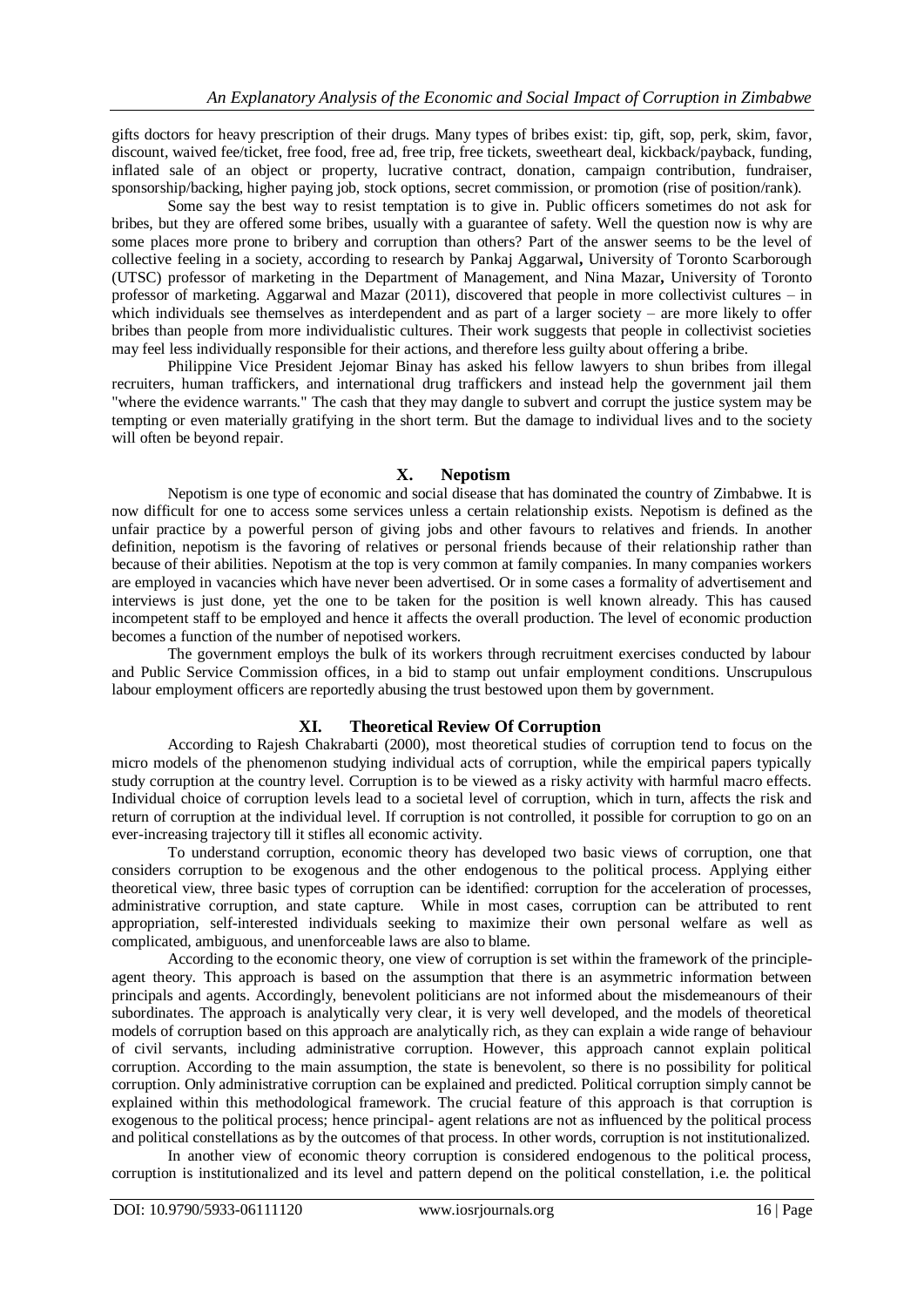regime in the country. Corruption is nothing but a consequence of the political process. The methodological approach is based on the recent contributions to literature on the economics of conflict and appropriation, the economics of organized crime, and the political economy of dictatorship. Within such a framework, corruption is considered as a form of rent appropriation by the ruler. Corruption is the answer to the problem of internal cohesion of predatory teams. Corrupt civil servants are created to satisfy ruler desire to foster loyalty through patronage. Corrupt civil service is nothing but the extension of efficient rent appropriation by the ruler. The rent is extracted through sales of a limited number of permits and licenses for economic activity. Finally, civil servants are cooperative because they have their share in the spoils. Corruption serves as a hostage mechanism to minimize the probability of defection or insurrection by lower level insiders of corrupted civil servants; they are effectively constrained, due to their own participation, from turning to the public to denounce the system.

Dictators can, when and if necessary, find a reason why an uncooperative civil servant is found guilty of corruption. Hence, there is both the carrot and the stick to strengthen loyalty. This approach is tempting because it provides grounds for understanding and explaining the relationship between corruption and the political process. Nonetheless, this methodological approach does not provide a clear analytical framework for consideration, given the level and structure of corruption. The main problem is that the structure of incentives to the political decision makers and the change of that structure are not explained, hence we have no information on the driving force of the change, although the model provides information on the structure of incentives for rent appropriation.

According to the economic theory, the basic causes of corruption is the issue of maximisation by economic agents. All economic agents are maximizing their individual utility, i.e. personal wealth. Accordingly, selfish interests of economic agents are the basic motive for economic transactions between them. Resources are allocated to the activities that provide the greatest returns on investment. In short, people in all conceivable conditions behave economically rationally. Hence corruption is deemed a rational decision.

## **XII. Causes Of Corruption In Zimbabwe**

The level of corruption in Zimbabwe has attracted attention from all angles, it has become a norm and hence immediate and intense attention is needed. With unchecked, unbridled, and uncontrolled, power, humans become corrupt. According to Thomas Hobbes, "life becomes solitary, nasty, brutish, and short." Some of the causes of corruption includes:

- Political instability and economic crisis. The crisis suffered in Zimbabwe has caused many people to resort to unholy practices to earn a living. The government was incapacitated to control and monitor the action of civil servants and business.
- Poor remuneration of civil servants as compared to the private sector. Low salaries makes it cheaper to bribe civil servants as it is very tempting to the lowly paid workers.
- Trade Restriction. This is Government-induced source of rent a seeking/corruption. The restriction on importation of foreign goods gives a lee-way for corruption.
- Government subsidies. When government allocates scarce recourses to individuals and firms using legal criteria other than the ability or willingness to pay, corruption is likely to be the result. Corruption can thrive under industrial policies that allow poorly-targeted subsidies to be appropriated by firms for which they are not intended.
- Price controls. The purpose is to lower the price of some goods below market value. For social and political reason, these are also a source of corruption.
- Sociological factors. Multi-ethnic societies may be more likely to fall prey to corruption as a result of failure to manage ethnic conflict in a way that is fair to everyone.

## **XIII. Effect Of Corruption On Nation-Building**

It is very obvious that of the many enemies the Zimbabwean Nation has had to face in the past, corruption has become Zimbabwe's biggest enemy that has led to the worst economic recession that has ever been experienced in the whole world. The same country that was known to be the bread basket of Africa has become a poverty-stricken nation that is constantly being aided by non-governmental and other charitable organizations because the situation has become too big for the Zimbabwean government to deal with.

Many have noted the effects of corruption on nation-building. Development scholars observe this effect. Corruption has an adverse effect on social and economic development and also in building a nation. The effects include:

- Diversion of development resources for private gain
- Misallocation of talent
- Lost tax revenue
- Negative impact on quality of infrastructure and public services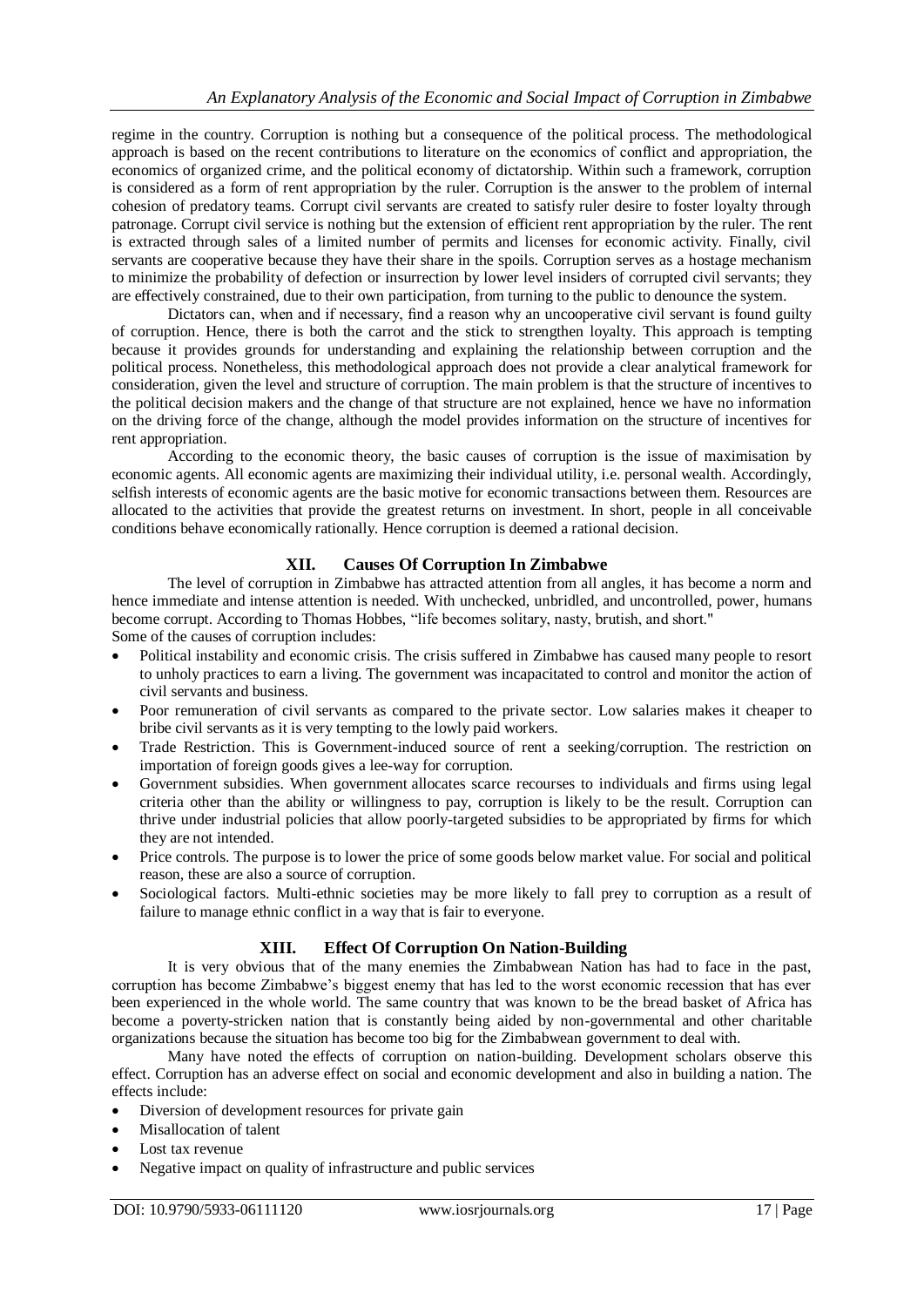• Slowing of economic growth.

## **XIV. Solutions**

Corruption is a complex social phenomenon, which in addition to political and economic factors, also has deeply rooted cultural causes and social traditions largely determine its existence and extent. It is important to note thisbecause if corruption is treated only as a deviance of economic relations, it would not be possible to reduce corruption to a socially acceptable degree and lower its efficient operation to a non-threatening level. As supported by Blackburn et al (2009), Anticorruption agencies need to analyse and understand the nature of corruption if they want to fight against it effectively.

Zimbabwe must ensure that its public services are subject to safeguards that promote efficient, transparency and recruitment based on merit. Civil servants once recruited should be subject to codes of conduct, requirements for financial and other disclosures and appropriate disciplinary measures. Transparency and accountability in matters of public finance must also be promoted and specific requirements are set up for preventing corruption in critical areas of the public sector such as the judiciary and public procurement. Preventing corruption also requires the involvement of non-governmental and community-based organizations and other elements of civil society.

In order to prevent corruption from happening at all, Zimbabweans should emphasis transparency, integrity, and accountability in all their private and public transaction. There is need to adopt the Achanism Model, which is named for Achan who appears in the Old Testament of the Bible. Achan in the scripture was avaricious (Joshua 7). He was caught and his entire family was severely dealt with. His children, who might have expected to inherit the proceeds of his illegal act were not allowed to do so. The solutions to corruption include;

- Social Transformation. Transformation in education of the public is a necessary factor in social transformation. There is need for formation and reformation, orientation and re-orientation of the minds and heart of Zimbabweans, for them to see that corruption is the enemy of development.
- Enforcement of Anti-Corruption Law. The law should be enforced to its fullest and without fear and favour. As is noticed in Zimbabwe, the anticorruption body is being selective on its mandate to curb corruption, targeting what can be termed minor/insignificant corruption and letting politicians and businessman termed clean.
- Improvement of Socio-political and Economic Life. This is another weapon against corruption in Zimbabwe. The multiplying effects of this improvement will reduce the tendency of public servants to demand and take bribes and get involved in other corrupt practices.
- Addressing political differences. We want a government that will bring a real change, a government that does not tolerate any sort of corruption, and a government whose interest and purpose is to serve the country and not to be served by the country's wealth. We want a government that distinguishes right from wrong, that has its people at heart. When corruption has taken place and is exposed, individuals involved must be seriously dealt with no matter who they are or what position they hold in the goverment, this would serve as a warning to the majority of the people who are corrupt.
- Adopting Mahatma Gandhi's lessons. I think Mahatma Gandhi's lessons many years ago are instructive here and they are applicable to what Zimbabwe is going through today. Gandhi warned against what he called seven social sins, namely politics without principle, wealth without work, commerce without morality, pleasure without conscience, education without character, science without humanity and worship without sacrifice.
- Empower civil society at the global, national and local level to build coalitions against corruption. Use a holistic approach to fighting corruption, including an integrity system with elements such as whistleblower protection and exit opportunities for offenders.
- Coalitions between government, private enterprise and civil society organizations are required. Solutions have to come from inside countries by empowering civil society, by creating an anti-corruption culture and by creating governance structures that work.
- A holistic approach to fighting corruption requires not only criminal sanctions but other elements of an "integrity system." The most effective elements of a concrete integrity system will have to be tailored to the needs and opportunities of the society it is designed to protect. They may include whistle-blower protection and exit opportunities for offenders and other solutions suggested by the organizers.
- Stop global companies from bribing. Stop global companies from bribing decision-makers in developing countries.
- Gain experience in measuring the costs of corruption at the micro level. Define good practice by improved indicators of corruption.
- Use checks and balances within government to fight systemic corruption.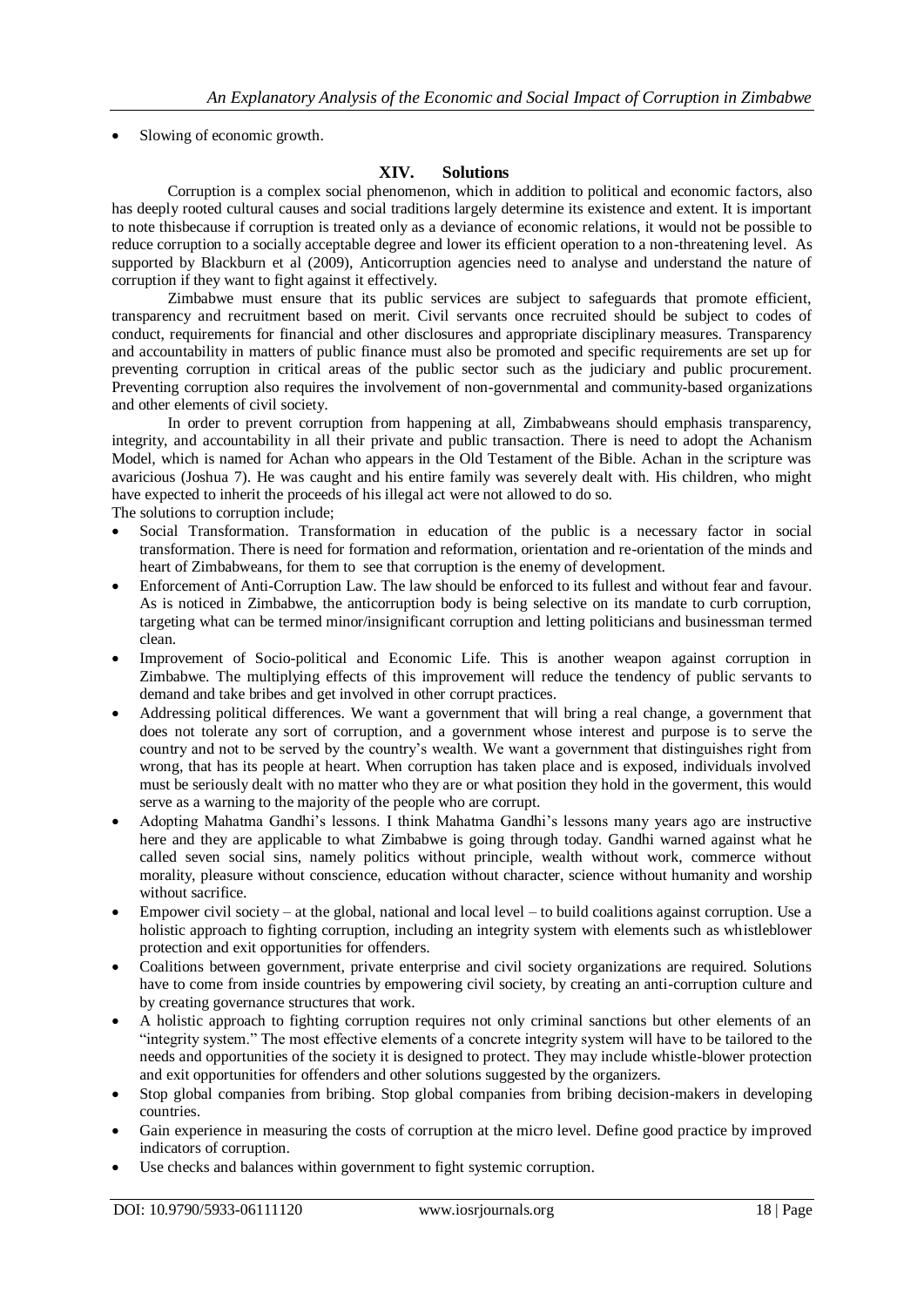Do not restrict the fight against corruption to prosecution of senior officials involved in graft; instead fight corruption at all relevant levels. Deal with corruption politically and head-on.

## **XV. Individual Solutions To Avoid Paying Bribes**

It is difficult to solve corruption when some individuals are benefiting from it, however there are clever ways of minimising corruption and avoid it completely. Sometimes the structures themselves renders a conducive environment for possible corruption. Juwairia Mehkri (2012), an Aspiring Journalist came up with various ways that when implemented well can be used in the Zimbabwean context.

Here are some suggestions to avoid bribery in Zimbabwe, and this works well when implemented by the majority.

- Individuals should hunt for correct information from relevant offices. There is a low scope for manipulation when an individual who is better informed. Be informed about procedures before you approach a government office for anything. For instance, one should visit the website of the concerned department to understand government rules and regulations, especially the frequently asked questions (FAQs) section.
- Avoid the use of liquid cash and do not set out to do something illegal. For instance, it is better to buy a property or a flat it by a cheque rather than liquid cash.
- Avoid middlemen as much as possible. Middlemen are well known for favouring short-cuts, so as for them to make an earning. There are middlemen who operate in almost every transaction, such as builder's agents, touts in a sub-registrar's office. It is better to avoid them. If the worst comes to the worst engage well known reputable middlemen, who can be located and traced.
- When being served be firm and confident and be polite but do not show unnecessary respect, and do not address the official by calling him/her as Sir/Madam.
- Group transactions avoids it all. Try to approach government officers as a group and not as an individual. People in corrupt offices hesitate to demand a bribe when an approach is made as a group.
- Delaying tactics. Be patient when faced with delaying tactics. When an official is consistently unavailable in office, leave a letter that says (for example) that we came to visit the official at a particular date and date and found the official's seat empty.
- Submission of documents. Do not submit any applications or papers without obtaining a written acknowledgment that such papers have been submitted.
- Oral instructions are not traceable. Do not accept any oral instructions from any government official. If any government official speaks of a procedure, that you do not know of or is not in the rule book, then ask him to show the government rule under which he is dealing with any application that you make.
- Relevant documents for processing. If you are asked to bring some additional papers and then an official offers to do the work without these additional papers for a bribe, then it is conclusive proof that such papers are unnecessary in the first place.
- The need to see senior officials. Talk about going to senior officials of the department, with a complaint in case your work is not done. Most people who engage in petty corruption are also cowards! They will immediately do the work.
- Report any mischief. Individuals should always be ready to send complaints to public grievance cells with all details.
- Carry recording instruments, even a mobile will do. Every conversation will be recorded and then documented, including time and day.

## **XVI. Conclusion**

A striking fact about government corruption is that, no matter how you measure it, it is higher in poor countries. Corruption in Zimbabwe is systematic, and to address the problem a systematic approach is needed. To curb and eventually eradicate corruption, children, youth, and adults must be given the power to distinguish right from wrong. All schools should return to the teaching of moral education to empower children with the spirit of stewardship, while adults live exemplary lives, reflecting truth, kindness, dignity of labour, and integrity.

The study has managed to explore the nature of corruption in Zimbabwe, the extent of it to unfavourable levels, the economic and social impacts it has brought to the majority and the economy as a whole, the collective and individual solutions that may be employed to solve the rampant corruption. The study is rich with facts, making it worth to have strong policies at hand to manage and destroy the corruption culture that has prevailed in the struggling economy.